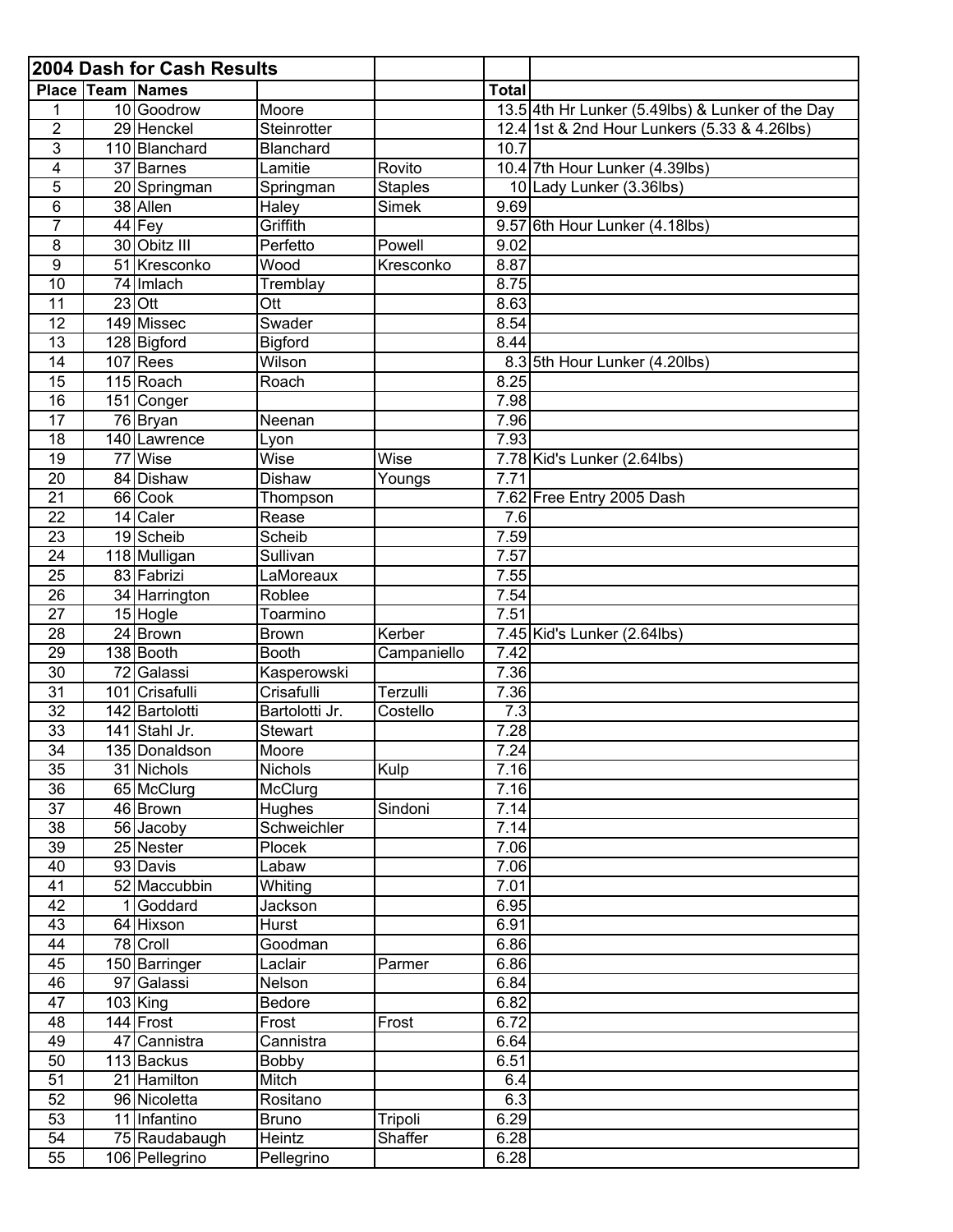| 56              |                 | 33 Joanis              | Joanis             | Morgan        | 6.2                              |                                |
|-----------------|-----------------|------------------------|--------------------|---------------|----------------------------------|--------------------------------|
| $\overline{57}$ |                 | 95 Burnside            | Edwards            |               | 6.1                              |                                |
| $\overline{58}$ |                 | 133 Stony              | Bell               | Stroupe       | 5.89                             |                                |
| 59              |                 | 48 Arnold              | Arnold             |               | 5.87                             |                                |
| 60              |                 | 35 Hall                | Korchar            |               | 5.75                             |                                |
| 61              |                 | 50 Francis             | Francis            |               | 5.75                             |                                |
| 62              |                 | 137 Rimiller           | Rimiller           | Crofoot       | 5.68                             |                                |
| 63              | 61              | Gonyea                 | Ross               |               | 5.64                             |                                |
| 64              |                 | 105 Garcia             | O'Grady            |               | 5.09                             |                                |
| 65              |                 | 54 Dingman             | Sharland           |               | 5.08                             |                                |
| 66              |                 | 109 Gibbs              | Prashaw            | Garlock       | 4.25                             |                                |
| 67              |                 | 49 Ash                 | Zieminick          |               | 4.16                             |                                |
| 68              |                 | 92 Paro                | Paro               | Snyder        | 4.16                             |                                |
| 69              |                 | 81 Florance            | Florance           |               |                                  | 4.04 3rd Hour Lunker (4.04lbs) |
| 70              |                 | 82 Brienzi             | Garver             | Rundt         | 3.98                             |                                |
| $\overline{71}$ |                 | $\overline{22}$ Ottman | Goffredo           |               | 3.91                             |                                |
| $\overline{72}$ | 17              | Jessie                 | Jessie             | Otts          | 3.78                             |                                |
| $\overline{73}$ |                 | 36 Hawkins             | <b>Kaulfuss</b>    |               | 3.55                             |                                |
| $\overline{74}$ |                 | 9 Crossman             | Crossman           | Manning       | $\overline{3.4}$                 |                                |
| $\overline{75}$ | 12              | Grove                  | Grove              |               | 3.27                             | Largest Smallmouth (3.27lbs)   |
| 76              |                 | 58 Carrow              | Narro              | O'Marah       | 2.84                             |                                |
| $\overline{77}$ | $\overline{27}$ | Prince                 | Prince             |               | 2.68                             |                                |
| 78              |                 | $130$ Bray             | <b>Brown</b>       | Race          | 2.6                              |                                |
| 79              |                 | 132 Baker              | Bergeron           | Sahrle        | 2.6                              |                                |
| $\overline{80}$ |                 | 68 Backer              | Donegan            | Donegan       | 2.54                             |                                |
| $\overline{81}$ |                 | 18 Castle              | Castle             | Castle        | 2.44                             |                                |
| $\overline{82}$ |                 | 136 Eells              | Morrill            |               | 2.43                             |                                |
| 83              |                 | 126 Coty               | Coty               |               | 2.41                             |                                |
| 84              |                 | 121 Hyde               | Witczak            | Wlodyka       | 2.17                             |                                |
| 85              |                 | 88 Beitler             | <b>Beitler</b>     |               | 1.89                             |                                |
| 86              |                 | 85 Doucette            | Griesmyer          |               | $\overline{1.45}$                |                                |
| 87              |                 | 2 Llewellyn            | Microni            | VanSteenburg  | 0                                |                                |
| 88              |                 | 3Gonyea                | Gonyea             |               | $\pmb{0}$                        |                                |
| 89              | 4               | Cilento                | Colombai           | Gallelli      | $\pmb{0}$                        |                                |
| 90              |                 | 5Swinegar              | Swinegar           | Swinegar      | 0                                |                                |
| $\overline{91}$ |                 | 6 Dotzel               | Dotzel             | Kozelsky      | $\pmb{0}$                        |                                |
| 92              |                 | 7 Angelone             | Angelone           |               | $\pmb{0}$                        |                                |
| 93              |                 | 8 Kuziak               | <b>Kuziak</b>      | <b>Kuziak</b> | $\overline{0}$                   |                                |
| 94              |                 | 13 Chamberlin          | Latoy              |               | $\pmb{0}$                        |                                |
| 95              |                 | 16 Milles              | Nasello            | Riley         | $\overline{0}$                   |                                |
| 96              |                 | 26 Elliott             | Elliott            |               | $\overline{0}$                   |                                |
| 97              |                 | 28 Ashline             | Villnave           |               | $\overline{0}$                   |                                |
| 98              |                 | 32 Mazol               | Toti               |               | $\overline{0}$                   |                                |
| 99              |                 | 39 Castle              | Castle             |               | $\pmb{0}$                        |                                |
| 100             |                 | 40 Kaulfuss            | <b>Kaulfuss</b>    |               | $\pmb{0}$                        |                                |
| 101             |                 | 41 James               |                    | Goff          | $\pmb{0}$                        |                                |
| 102             |                 | 42 Dillenbeck          | Falvo              | Gray          | $\pmb{0}$                        |                                |
| 103             |                 | 43 Baldoze             | Baldoze            |               | $\pmb{0}$                        |                                |
| 104             |                 | 45 Liberatore          | Lobur              |               | $\pmb{0}$                        |                                |
| 105             |                 | 53 Compo               | Damianos           |               | $\pmb{0}$                        |                                |
| 106             |                 | 55 Kinney              | Mothersell         |               | $\overline{0}$<br>$\overline{0}$ |                                |
| 107             |                 | 57 Buckmann            | Eisenberg          | Powell        | $\overline{0}$                   |                                |
| 108             |                 | 59 Cowan<br>60 David   | Cowan<br>Delormier | Manning       | $\overline{0}$                   |                                |
| 109<br>110      |                 | 62 Ceriani             | Melnik             |               | $\overline{0}$                   |                                |
| 111             |                 | 63 Mundrick            | Persun             |               | $\overline{0}$                   |                                |
| 112             |                 | 67 Hovey               | Hovey              | Poirier       | $\pmb{0}$                        |                                |
|                 |                 |                        |                    |               |                                  |                                |